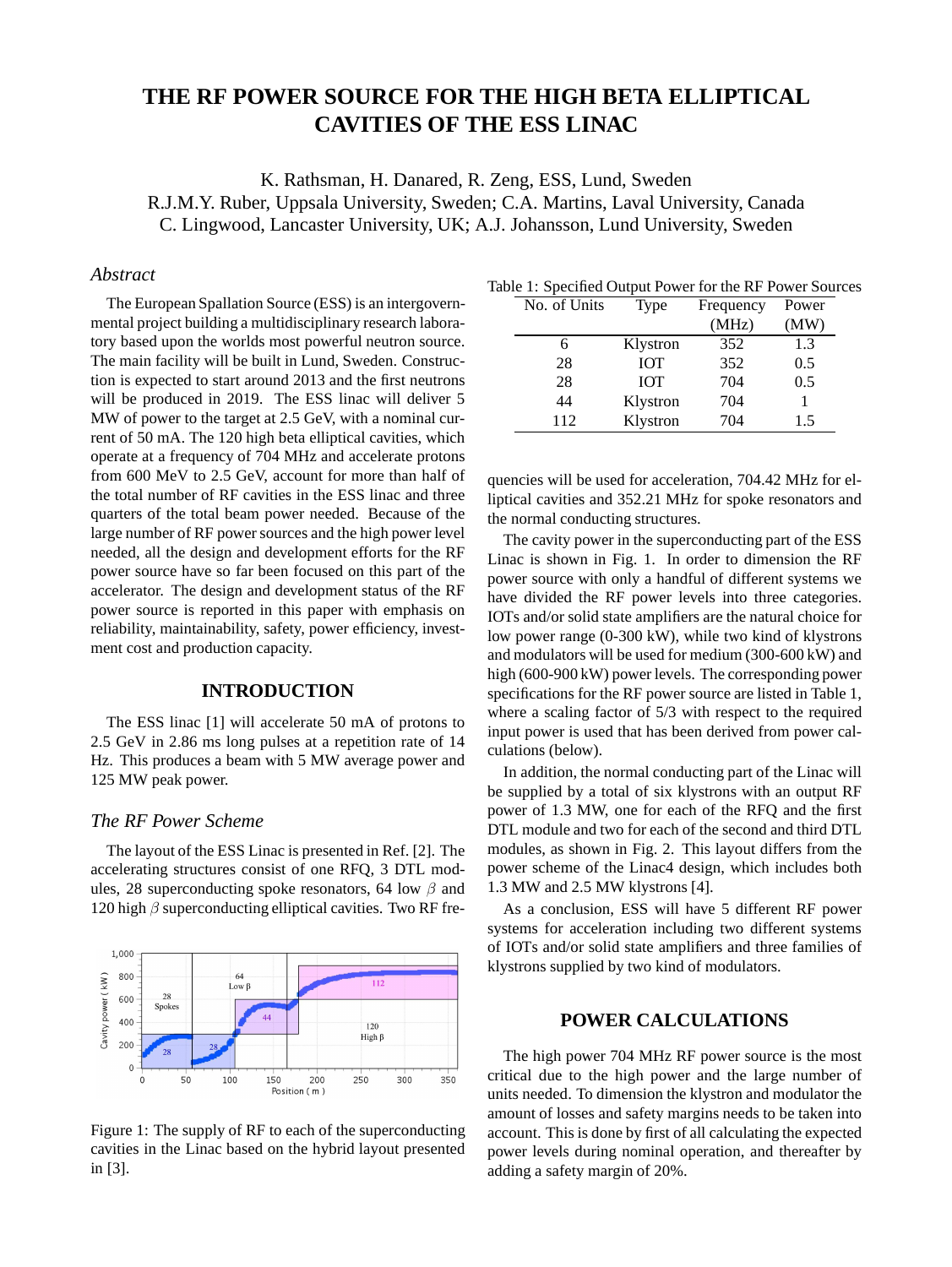

Figure 2: Layout of the RF power system for acceleration. Circles and squares represent klystrons respective modulators, while triangle represent IOT / Solid state amplifiers.

## *Nominal Values*

The maximum RF power delivered to the high beta elliptical cavities is 0.9 MW. It is assumed that the coupler impedance is perfectly matched to the 50 mA beam load.

The power loss in the RF distribution system, i.e., RF wave guides, circulators, bends, flanges and bellows, is estimated to 5%. This might be an underestimate since we have not considered reflections due to mismatches. Nevertheless, the power loss due to mismatches is assumed to be small on an average.

In order to facilitate the control of the phase and the amplitude of the fields in the cavities, the klystrons are typically run far below saturation in a linear region of operation, which leads to a reduced power efficiency. Linearization techniques as well as the usage of piezo tuners are anticipated to avoid excess power margins [5]. To improve the performance of the LLRF system further the klystron modulator will have to generate a high quality pulse with a 99.98% pulse to pulse stability and low voltage ripple. The LLRF system cannot effectively compensate for high frequency (>1 kHz) noise with PI feedback controller, and the high frequency ripple in modulator shall therefore be well below 0.1% of the peak voltage. On the other hand, a low frequency  $(<100$  Hz) variation and droop can be compensated, however at the cost of increased margin for regulation. Typically 2% additional power is required per 1% error in voltage and therefore the slow frequency variations shall be below 3% and preferably lower. Detailed information on the ESS klystron modulator is given in Ref. [6].

Taking into account the 5% power loss in the distribution system and a 20% margin for LLRF regulation, the required nominal peak power delivered by the klystron at saturation is given by

$$
p_k = \frac{0.9 \text{ MW}}{0.95 \times 0.8} = 1.2 \text{ MW}
$$

The klystron efficiency should be as high as possible, without affecting lifetime and stability of the klystron. With a perveance

$$
K = 0.55 \ \mu \text{AV}^{-3/2}
$$

a 65% efficiency is plausible. The nominal beam power, which has to be supplied by the modulator, is then given by

$$
p_m = \frac{1.2 \text{ MW}}{0.65} = 1.8 \text{ MW}
$$

The beam perveance then gives the required nominal cathode voltage  $U$  as

$$
U=\left(\frac{p_m}{K}\right)^{2/5}=102\;\mathrm{kV}
$$

## *Specified Values*

The RF power source will be optimized for the nominal values. However by dimensioning klystrons and modulators to deliver 20% extra power we will be able to increase the power if necessary. In addition the reliability improves. With the additional power margin the specified maximum output peak power by the klystron is 1.5 MW. The klystron modulator, in its turn, needs to supply a maximum of 2.3 MW in peak power, which corresponds to a cathode voltage of 113 kV.

# *RF Power Efficiency*

The beam pulse repetition rate at ESS is 14 Hz with a beam pulse length of 2.86 ms, which corresponds to a beam duty factor of 4%.

For a modulator with a pulse transformer the expected rise time is 200  $\mu$ s that together with 400  $\mu$ s to fill the cavity result in a total pulse length of  $\tau = 3.5$  ms. This corresponds to an RF duty factor equal to

$$
D = 14 \, \text{Hz} \cdot 3.5 \, \text{ms} = 4.9\%
$$

Therefore, the klystron modulator will be dimensioned for an average output power of

$$
4.9\% \cdot 2.3 \text{ MW} = 113 \text{ kW}
$$

Taking into account 90% power efficiency for the klystron modulator the nominal power consumption can be calculated as

$$
4.9\% \cdot 1.8 \text{ MW} / 90\% = 100 \text{ kW}
$$

In relation to the RF power delivered to the power coupler

$$
4\% \cdot 0.9 \text{ MW} = 36 \text{ kW}
$$

we can estimate the power efficiency for the high beta elliptical section to be roughly 30% if we also take into account